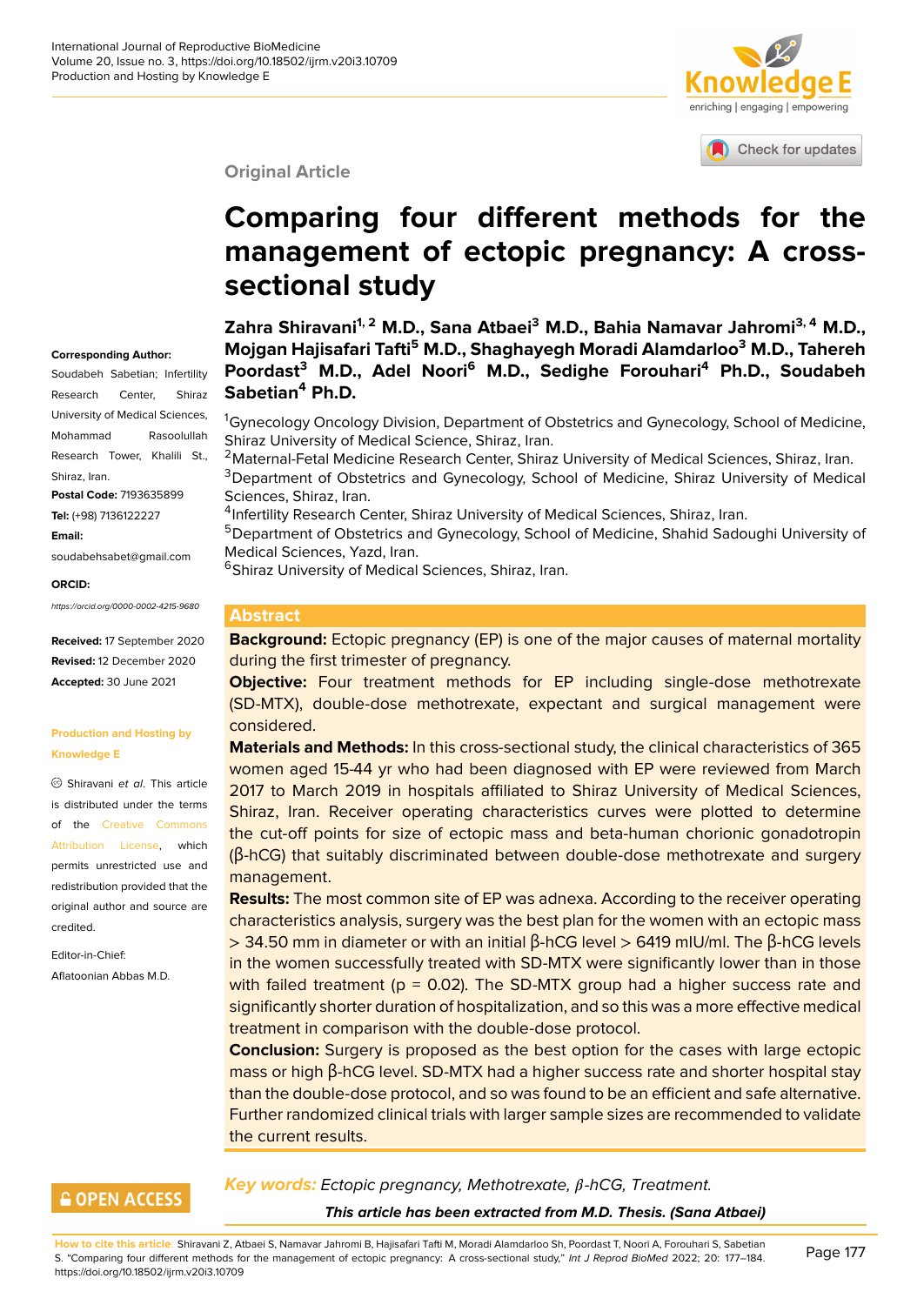# **1. Introduction**

Ectopic pregnancy (EP) is defined as implantation of a blastocyst outside the uterine cavity (1). It is a major reason for maternal morbidity and mortality during the first trimester (2). The incidence is about 2% of all pregnancies (3). Although the etiology of EP is not identified clearly, several risk factors such as tubal infection, previous tubal surgery and previous EP increase the probability of this occurrence (4). Usually, an EP is located in one of the fallopian tubes and requires emergent treatment; as it gets large, it can cause tubal rupture due to heavy internal bleeding and hypovolemic shock (5). Today, the options for the treatment of EP include surgery, medical treatment and expectant management (6). Surgery treatment includes salpingectomy, salpingotomy and salpingostomy, which can be performed by laparotomy or laparoscopy (7). Laparoscopy has significant advantages such as shorter hospital stays, quicker recovery and lower cost than laparotomy. Sometimes laparotomy is preferred because of easier access to tissue in hemodynamically unstable cases (8).

In women who are hemodynamically stable, without any sign of rupture of EP, systemic administration of intramuscular methotrexate (MTX) is acceptable by single-dose (SD), double-dose (DD) or multiple dose protocols (9). MTX is contraindicated with renal, hepatic, gastrointestinal or haemopoietic disorders (10). Weekly betahuman chorionic gonadotropin (β-hCG) monitoring follow-up is recommended until levels decline below 15 mIU/ml. If medical treatment is deemed unsuccessful, the patients will need surgical treatment (11).

It is known that some cases of tubal EP with no significant symptoms resolve spontaneously. Therefore, in selected women who are clinically stable with an undiagnosed EP location in ultrasound and a β-hCG less than 1000 mIU/ml, expectant management is a valuable option of treatment.

As there is no consensus on the best management for EP, we aimed to compare the different protocols for treatment of EP in terms of the gestational age, size of ectopic mass, duration of hospital stay, and history of pelvic surgery, pelvic infection, infertility, abortion and EP, as well as site of EP and β-hCG level. In order to discriminate properly between double-dose methotrexate (DD-MTX) and surgery management, we plotted receiver operating characteristics (ROC) curves to determine cut-off points for β-hCG levels and size of ectopic mass.

# **2. Materials and Methods**

### **2.1. Study design**

In this cross-sectional study, the data of 365 women aged between 15-44 yr with the diagnosis of EP were reviewed between March 2017 and March 2019 in hospitals affiliated to Shiraz University of Medical Sciences, Shiraz, Iran.

## **2.2. Inclusion and exclusion criteria**

Women aged 15-44 yr who were diagnosed with EP were included. EP was diagnosed if the serum β-hCG level had a slower doubling time on serial measurement and the gestational sac was not seen in the uterine cavity by transvaginal sonography. The subjects who refused to complete their treatment in the current center or had incomplete historical data in the hospital records were excluded.

## **2.3. Data collection**

Data on participants' demographic, medical and clinical characteristics (age, gestational age, size and location of ectopic mass, duration of hospital stay, serial β-hCG level, type of surgery, and history of EP, infertility, pelvic infection, and pelvic surgery were retrieved from hospital records. The cases were classified according to treatment methods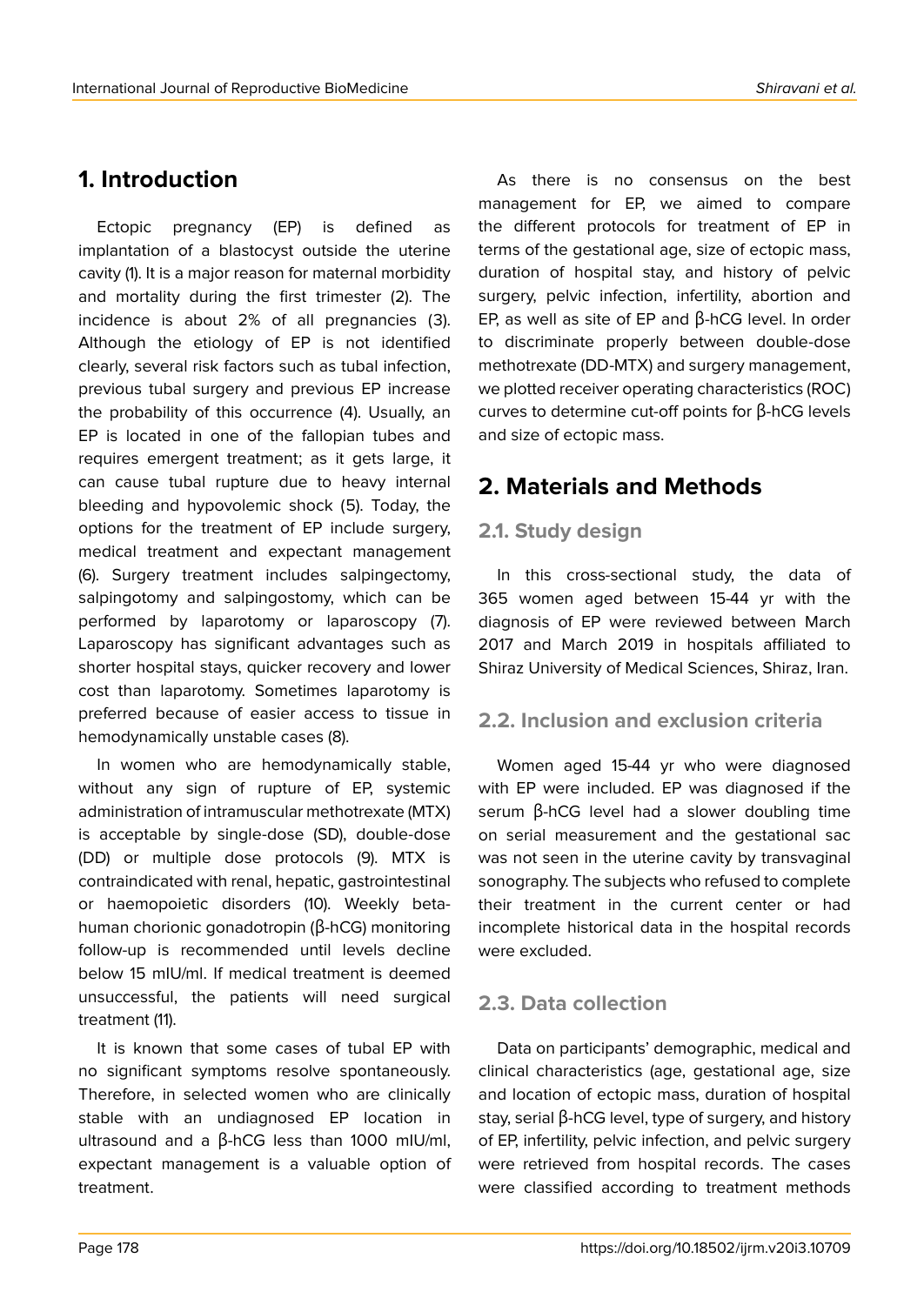and based on the success of the treatment protocols (response vs. failure).

Surgery was the first plan for the cases with: 1) severe free fluid in the abdominal pelvic cavity and who were unstable hemodynamically; 2) severe abdominal pain; 3) based on participant's preference; or 4) contraindication for medical treatment. The remaining cases were treated by SD- or DD-MTX (50 mg/m<sup>2</sup>, injected intramuscularly; Ebewe company, Austria) on day one, or days one and four, respectively. If the β-hCG level declined  $\geq$  15% between days four and seven, the MTX therapy was considered to be successful; otherwise, the management was assumed to have failed. Some cases with the criteria of clinical stability were treated by expectant management.

### **2.4. Ethical considerations**

The local Medical Ethics Committee of Shiraz University of Medical Sciences, Shiraz, Iran approved the study protocol (Code: IR.SUMS.REC.1395.S940). All of the enrolled participants signed a written informed consent form after complete explanation of the study design.

## **2.5. Statistical analysis**

The Statistical Package for the Social Sciences (SPSS) version 22 was used to analyze the data. One-way analysis of variance (ANOVA) was used to statistically compare the means of the four treatment groups. Tukey's test was used for a pairwise comparison of all means. The difference between two groups was analyzed by independent sample *t* test. Chi-square test was performed to determine whether there were any statistically significant differences between the descriptive data. Quantitative data were expressed as mean  $\pm$  SD and the qualitative data were represented as frequencies or percentages. A p-value  $< 0.05$ was considered as significant. ROC curves were generated to assess the optimal cut-off value for the size of ectopic mass and the initial β-hCG that discriminated between DD-MTX and surgery management. The cut-off points were denoted by the value that had the largest sum of sensitivity and specificity.

# **3. Results**

Among the 365 women with EP, 87 cases were treated by SD-MTX, 43 by DD-MTX, 154 by surgery, and 81 by expectant management.

According to our results, the most common site of EP was right and left adnexa and there were no significant differences between different treatments. The women who underwent surgery had the largest ectopic mass, the highest β-hCG level, and the shortest hospital stay ( $p < 0.01$ ) (Table I).

Surgery had the highest success rate (99.35%) and DD-MTX had the lowest (72.09%) (Table I). Among the surgery group, the treatment failed for only one case who had laparoscopysalpingostomy.

The ROC analysis is presented in figure 1. The areas under the curve for the size of ectopic mass and β-hCG level were statistically significant  $(p < 0.01)$ . The ROC curves suggested that a size of ectopic mass  $> 34.50$  mm with 42% sensitivity and 67% specificity, and a  $\beta$ -hCG level > 6419 mIU/ml with 47% sensitivity and 90% specificity were suitable cut-off points for selecting surgery as the treatment plan.

The results of comparison between the SDand DD-MTX groups are summarized in table II. There were no significant differences in the size of ectopic mass, β-hCG level, duration to β-hCG < 5 mIU/ml or treatment success between the two groups. Hospital stays in the SD-MTX group were significantly shorter than in the DD-MTX group  $(p = 0.02)$  (Table II).

Within each group, the size of ectopic mass and β-hCG level of the women whose treatment was successful vs. in those whose treatment failed were compared (Table III). Only SD-MTX group represented a significant difference in β-hCG level between successful and failed treatment ( $p = 0.02$ ).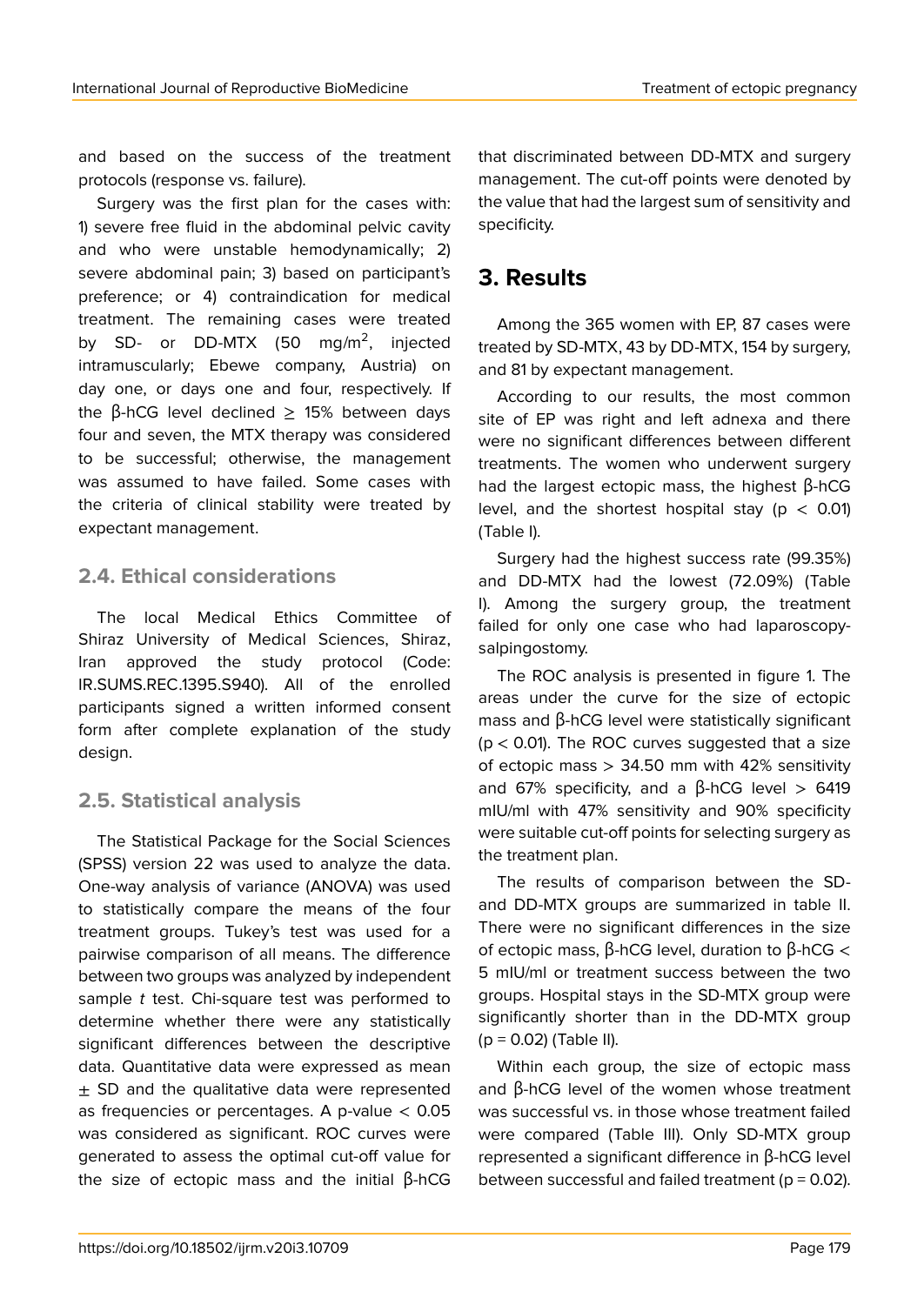| <b>Groups</b>                                                     |                                 | Single-dose ( $n = 87$ )                            | Double-dose<br>$(n = 43)$                   | Surgery ( $n = 154$ )                            | <b>Expectant</b><br>management<br>$(n = 81)$ | P-value                                                    |
|-------------------------------------------------------------------|---------------------------------|-----------------------------------------------------|---------------------------------------------|--------------------------------------------------|----------------------------------------------|------------------------------------------------------------|
| Age <sup>a</sup> (yr)                                             |                                 | $29.38 + 5.89$                                      | $31.34 \pm 5.06$                            | $29.98 \pm 5.29$                                 | $30.72 + 4.44$                               | $0.16*$                                                    |
| History <sup>b</sup>                                              |                                 |                                                     |                                             |                                                  |                                              |                                                            |
|                                                                   | <b>Pelvic surgery</b>           | 35 (40.2)                                           | 26 (60.5)                                   | 85 (55.2)                                        | 47 (58.0)                                    | $0.06**$                                                   |
|                                                                   | <b>Pelvic infection</b>         | 2(2.3)                                              | 1(2.3)                                      | O(0)                                             | O(0)                                         | $0.14***$                                                  |
|                                                                   | Infertility                     | 16 (18.4)                                           | 8(18.6)                                     | 30(19.5)                                         | 14 (17.3)                                    | $0.98**$                                                   |
|                                                                   | <b>Abortion</b>                 | 26 (29.9)                                           | 20 (46.5)                                   | 63 (40.9)                                        | 35(43.2)                                     | $0.18***$                                                  |
|                                                                   | <b>Ectopic pregnancy</b>        | 9(10.3)                                             | 4(9.3)                                      | 14(9.1)                                          | 11(13.6)                                     | $0.75***$                                                  |
| Gestational age <sup>a</sup> (days)                               |                                 | $50.21 \pm 14.63$                                   | $49.36 \pm 14.59$                           | $49.90 + 14.65$                                  | $46.57 \pm 15.89$                            | $0.46*$                                                    |
| EP site <sup>b</sup>                                              |                                 |                                                     |                                             |                                                  |                                              |                                                            |
|                                                                   | <b>Adnexa</b>                   | 70 (80.5)                                           | 33 (76.7)                                   | 127(82.5)                                        | 67 (82.7)                                    | $0.83***$                                                  |
|                                                                   | <b>Cervix</b>                   | 1(1.1)                                              | 0(0)                                        | 1(0.6)                                           | O(0)                                         | $0.73**$                                                   |
|                                                                   | <b>Pelvic cavity</b>            | 1(1.1)                                              | 0(0)                                        | 6(3.9)                                           | O(0)                                         | $0.12***$                                                  |
|                                                                   | <b>Section site</b>             | 2(2.3)                                              | 1(2.3)                                      | 1(0.6)                                           | O(0)                                         | $0.40**$                                                   |
|                                                                   | Cornea                          | 1(1.1)                                              | 1(2.3)                                      | 1(0.6)                                           | 1(1.2)                                       | $0.82**$                                                   |
|                                                                   | Information was not<br>recorded | 12 (13.8)                                           | 8(18.6)                                     | 18 (11.7)                                        | 13 (16.0)                                    |                                                            |
| Size of ectopic mass <sup>a</sup> (mm)                            |                                 | $27.64 \pm 13.13$ <sup><math>\triangle</math></sup> | $27.91 + 9.04$                              | $38.87 \pm 20.63$                                | $27.74 \pm 11.46$                            | $< 0.01^*$<br>$< 0.001***$<br>$< 0.001***$<br>$< 0.001***$ |
| Initial $\beta$ -hCG level <sup>a</sup> (mIU/mI)                  |                                 | 2498.19 $\pm$ 5042.40<br>$(2196.0^{\bullet})$       | $3300.02 + 2610.46$<br>$(3222.5^{\bullet})$ | $12162.30 \pm 16628.82$<br>$(14476.5^{\bullet})$ | 2306.61 $\pm$ 4775.57<br>$(1948.0^*)$        | $< 0.01$ *                                                 |
| Length time until $\beta$ -hCG < 5<br>mlU/mla (days) <sup>a</sup> |                                 | $33.68 \pm 14.41$                                   | $35.88 \pm 19.69$                           | <b>NA</b>                                        | <b>NA</b>                                    | $0.94*$                                                    |
| Hospital stay <sup>a</sup> (days)                                 |                                 | $8.30 \pm 4.00$                                     | $10.48 \pm 5.47$                            | $4.36 \pm 1.77$                                  | $5.22 \pm 2.88$                              | $< 0.01$ *                                                 |
| Treatment success <sup>b</sup>                                    |                                 | 70 (80.46)                                          | 31 (72.09)                                  | 153 (99.35)                                      | 71 (87.65)                                   | $< 0.01***$                                                |

#### **Table I.** Clinical characteristics according to treatment methods

<sup>a</sup>Data shown as Mean  $\pm$  SD. <sup>b</sup>Data shown as n (%). \*ANOVA test, \*\*Chi-square test, \*\*\*Tukey's test, P < 0.05 as significant, N: Number, EP: Ectopic pregnancy, β-hCG: Beta-human chorionic gonadotropin, ▲Comparison between single-dose and surgery, ■Comparison<br>between double-dose and surgery, ●Comparison between expectant and surgery, ◆IQR: Interquartile ra

**Table II.** Comparison between single-dose and double-dose

| <b>Variables</b>                                               | Single-dose ( $n = 87$ )           | Double-dose ( $n = 43$ ) | P-value  |
|----------------------------------------------------------------|------------------------------------|--------------------------|----------|
| Size of ectopic mass <sup>a</sup> (mm)                         | $27.64 \pm 13.13$                  | $27.91 + 9.04$           | $0.89*$  |
| $\beta$ -hCG level before treatment <sup>a</sup> (mIU/mI)      | $2498.19 \pm 5042.40$<br>(2255.55) | $3300.02 \pm 2610.46$    | $0.34*$  |
| Length time until $\beta$ -hCG < 5 mIU/mla (days) <sup>a</sup> | $33.68 + 14.41$                    | $35.88 + 19.69$          | $0.74*$  |
| Hospital stay <sup>a</sup> (days)                              | $8.30 \pm 4.00$                    | $10.48 \pm 5.47$         | $0.02*$  |
| Treatment success <sup>b</sup>                                 | 70 (80.46)                         | 31 (72.09)               | $0.39**$ |

aData shown as Mean ± SD. bData shown as n (%). β-hCG: Beta-human chorionic gonadotropin, \*Independent sample t test, \*\*Chi-square test, ♦ IQR: Interquartile range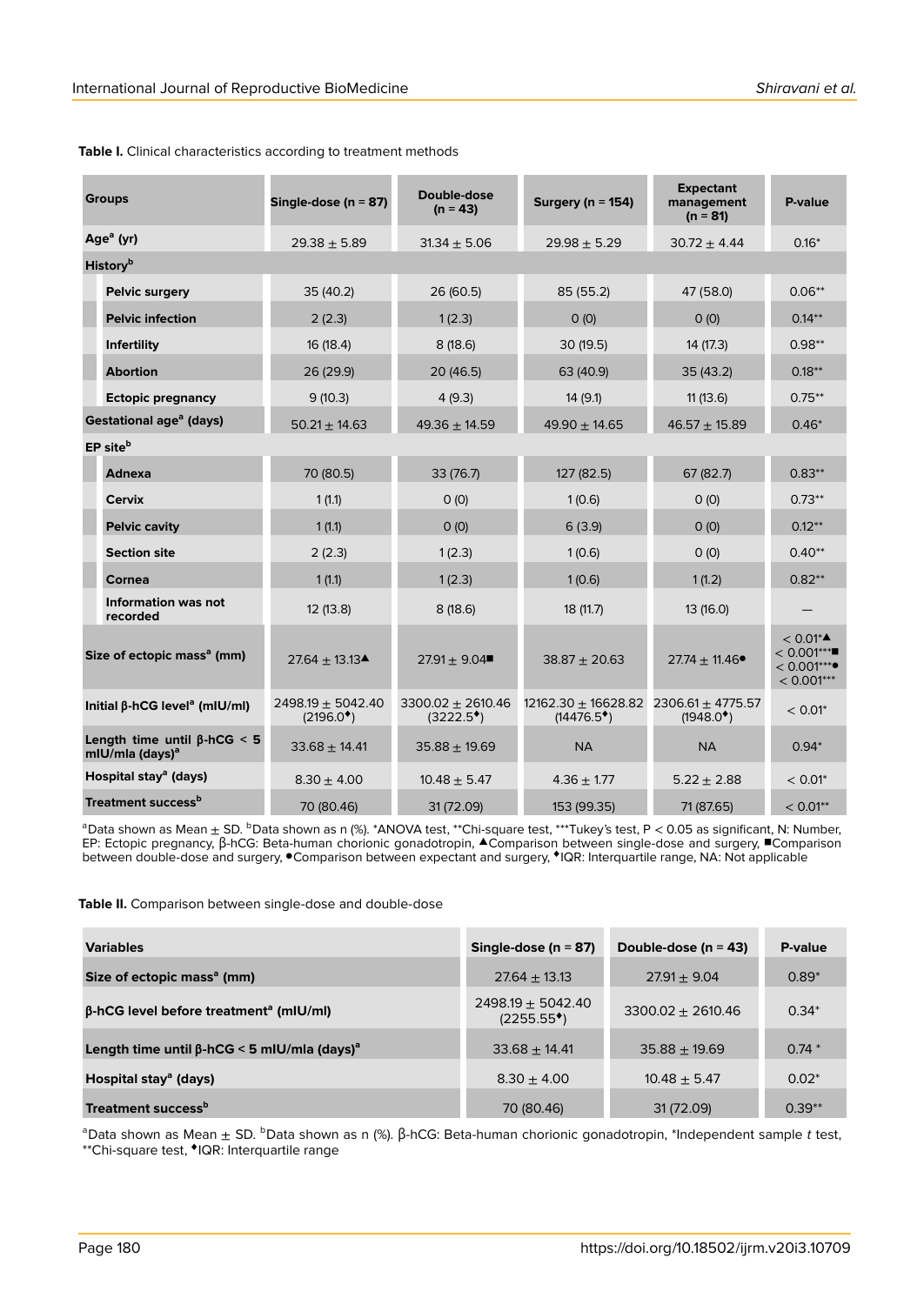|                             | Size of EP mass (mm)               |                             | $\beta$ -hCG level (mIU/ml) |                                             |                                             |           |
|-----------------------------|------------------------------------|-----------------------------|-----------------------------|---------------------------------------------|---------------------------------------------|-----------|
| <b>Groups</b>               | <b>Treatment</b><br><b>SUCCESS</b> | <b>Treatment</b><br>failure | P-value                     | <b>Treatment success</b>                    | <b>Treatment failure</b>                    | P-value   |
| Single-dose                 | $27.73 + 13.62$                    | $27.31 + 11.52$             | $0.90*$                     | $1289.44 + 1433.29$<br>$(1934^*)$           | $8110.21 \pm 10060.76$<br>$(7035*)$         | $0.02*$   |
| Double-dose                 | $27.96 \pm 9.55$                   | $27.72 + 7.76$              | $0.94*$                     | $3203.90 \pm 2477.08$<br>$(3559^{\bullet})$ | $3262.18 \pm 3059.51$<br>$(1769^{\bullet})$ | $0.70*$   |
| <b>Surgery</b>              | $38.85 \pm 20.70$                  | 40                          | <b>NA</b>                   | $12008.99 \pm 15752.42$<br>$(14689^*)$      | 1681                                        | <b>NA</b> |
| <b>Expectant management</b> | $26.93 + 10.41$                    | $31.18 + 15.28$             | $0.27*$                     | $2647.33 + 5258.32$<br>$(1991^*)$           | $2260.15 \pm 4747.89$<br>$(1358^*)$         | $0.82*$   |

**Table III.** Size of EP mass and β-hCG level according to treatment success

Data shown as Mean ± SD. EP: Ectopic pregnancy, β-hCG: Beta-human chorionic gonadotropin, NA: Not applicable, mm: Millimeter, \*Independent sample t test,\*IQR: Interquartile range. Among the surgery group, the treatment failed for only one case who had laparoscopy-salpingostomy



**Figure 1.** ROC curves for size of ectopic mass and β-hCG level as discriminators between surgery and DD-MTX. Size of ectopic mass AUC: 0.65 (95% CI: 0.57-0.73), P-value < 0.01, β-hCG level AUC: 0.64 (95% CI: 0.55-0.72), P-value < 0.01. AUC: Area under curve, CI: Confidence interval, ROC: Receiver operating characteristics, β-hCG: Beta-human chorionic gonadotropin.

# **4. Discussion**

The current study was performed to compare different EP treatments including surgery, medical treatment and expectant management. EP treatment depends on the hemodynamic stability of patients, β-hCG levels, pregnancy planning, the size of the EP and the presence of fetal cardiac activity (12). Specialists have agreed that medical therapy is not recommended if the initial serum β-hCG values are < 1500 mIU/ml in women with

unruptured tubal EP who may be treated by expectant management (13). MTX is a folic-acid antagonist that is accepted as a non-invasive effective treatment for cases with particular criteria (e.g., hemodynamic stability, fertility need)  $(14)$ .

The SD-MTX method is the most commonly used protocol for cases with EP. The success rate of this protocol has been reported in previous studies to range between 52% and 94% (12, 15). In our study, the success of SD-MTX was 80.46%. Although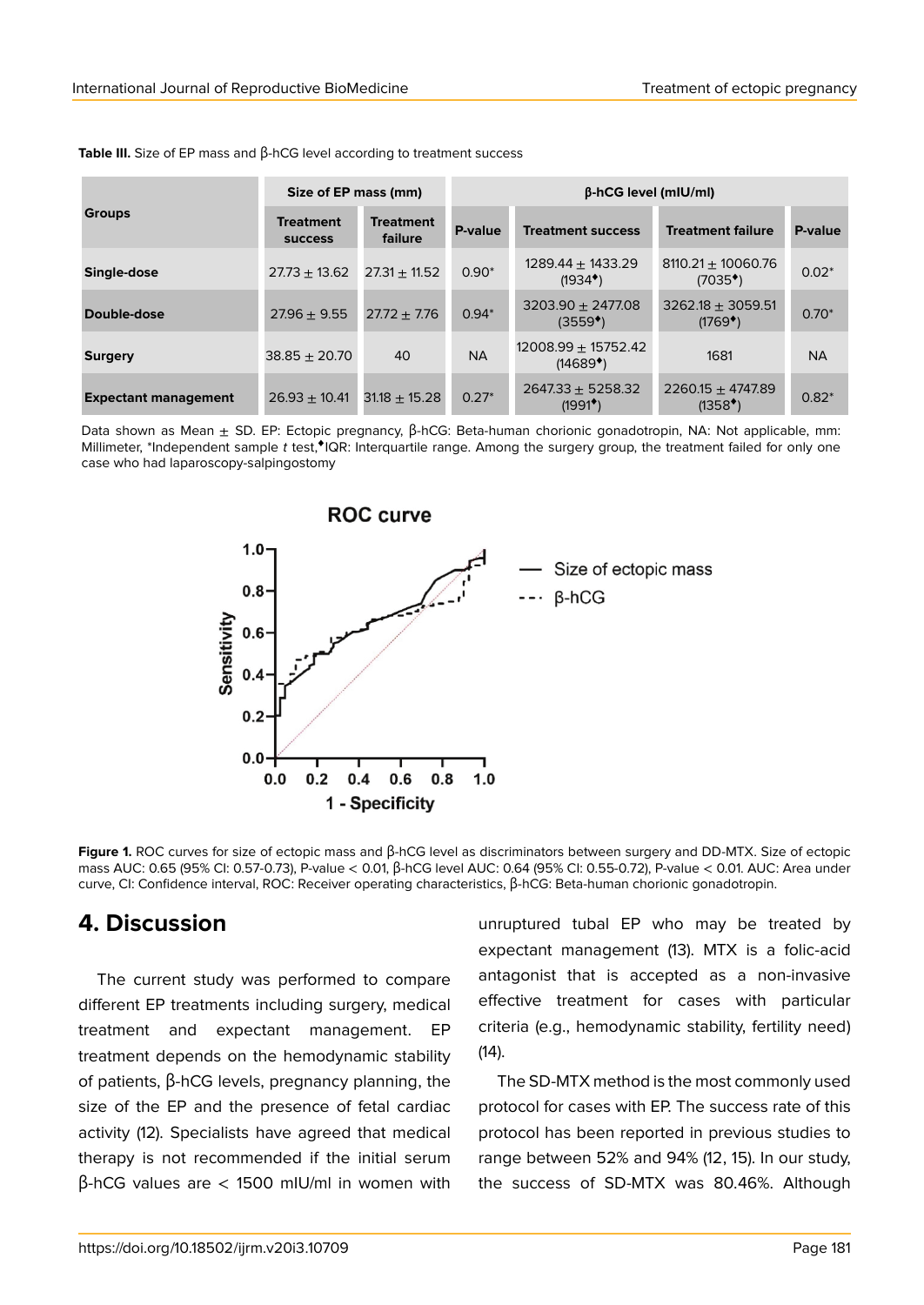there are no specific criteria used to recommend SD-MTX, the treatment success may be affected by β-hCG levels, positive fetal cardiac cavity, presence of a yolk sac, and the size of EP (16). It has been observed that the treatment success of the SD protocol decreases when the initial serum β-hCG values are > 2000 mIU/ml (17). Our results are in accordance with those reported in the literature. We demonstrated a significant difference in initial serum β-hCG values between the women who had a successful vs. failed SD treatment (1289.44  $\pm$  1433.29 vs. 8110.21  $\pm$  10060.76 (IQR = 7035) with  $p = 0.02$ ). In this study, we did not find any significant difference in treatment success between SD and DD medical therapy which is in agreement with the findings reported in previous research. Therefore, we suggest that the SD-MTX protocol should be preferred since the use of the DD-MTX protocol may amplify the side effects, lengthen the hospital stay, cause more anxiety in patients, and also increase medical costs (18).

Surgery is approved as the first option for women who present with signs of tubal rupture and probable intra-abdominal bleeding (19). We found that the women who were selected for surgery had significantly larger ectopic masses and shorter hospital stays. According to the results of this study, we recommend surgery for cases with an ectopic mass size > 34.5 mm or a  $\beta$ -hCG level > 6419 mIU/ml.

Our findings are compatible with previous studies which reported that a high failure rate of medical therapy occurred if the size of the EP mass was  $> 35$  mm (20, 21). Previously it was reported that a serum  $\beta$ -hCG level  $\lt$ 5000 mIU/ml could be considered for successful medical treatment (1, 22). In the current study, the predictive cut-off value for successful DD-MTX was  $\leq$  6419 mIU/ml, which was higher than prior studies.

In this study, among the management groups, surgery had a 99.35% success rate and so was the most effective method, and DD-MTX, with a 72.09% success rate, was the least. Previous studies have found a success rate from 72-87% for SD- and DD-MTX treatment (23, 24). Some studies have reported that the success rates of DD and multiple dose MTX regimens are higher than that of SD (24); and Song et al., in a prospective study, showed that the SD-MTX method, with the option of second dose administration for the cases with treatment failure, could be an appropriate medical treatment of EP for eligible women (23). In our study, women who were given SD-MTX and DD-MTX treatment did not significantly differ in their size of ectopic mass, β-hCG level or the treatment success; furthermore, the hospital stays in the SD-MTX group were significantly shorter than in the DD-MTX group. We conclude

The limitation of this study was that characteristics like former EP in the same location, child-bearing characteristics and others that may influence the specialist's opinion on treatment method were not examined. It is recommended to categorize the patients according to different criteria in further studies.

that SD-MTX is preferable to DD-MTX for eligible

# **5. Conclusion**

cases.

Based on our results, surgery is suggested as the best option for cases with a size of ectopic mass > 34.50 mm in diameter or a β-hCG level > 6419 mIU/ml. SD-MTX had a higher success rate and shorter duration of hospitalization compared to the DD-MTX protocol, and so was found to be an efficient and safe alternative. However, further randomized clinical trials with larger sample sizes are required to confirm the current results.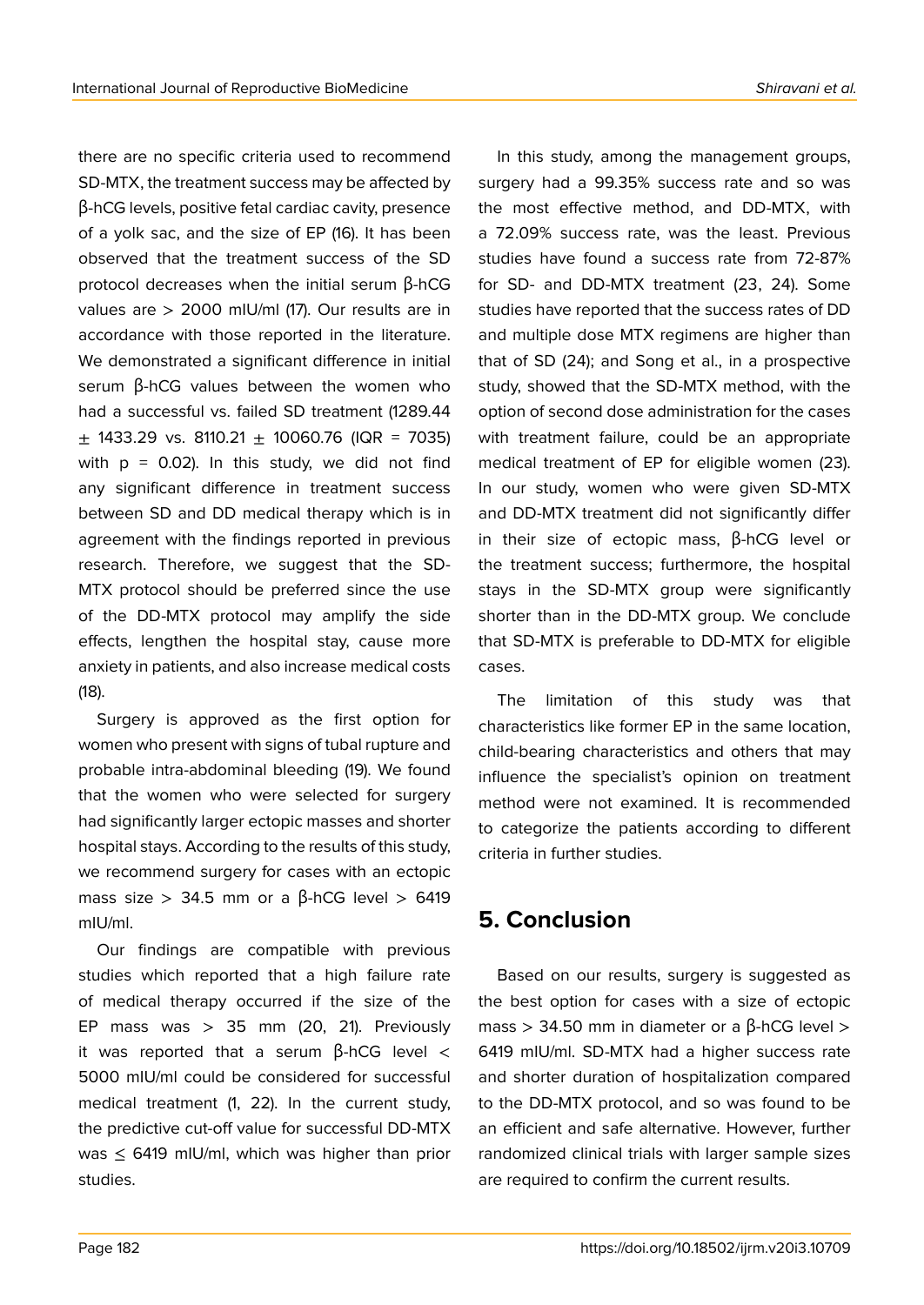# **Acknowledgments**

This article was partially extracted from the M.D. thesis done by Dr. Sana Atbaei with the grant number of 95-01-50-12789 and financially supported by the Vice Chancellor for Research of Shiraz University of Medical Sciences, Shiraz, Iran.

# **Conflict of Interest**

The authors declare that there is no conflict of interest.

# **References**

- [1] Tas EE, Akcay GFY, Avsar AF. Single-dose methotrexate for the treatment of ectopic pregnancy: Our experience from 2010 to 2015. *Pak J Med Sci* 2017; 33: 13–17.
- [2] Shrestha J, Saha R. Comparison of laparoscopy and laparotomy in the surgical management of ectopic pregnancy. *J Coll Physicians Surg Pak* 2012; 22: 760– 764.
- [3] Guven ESG, Dilbaz S, Dilbaz B, Ozdemir DS, Akdag D, Haberal A. Comparison of the effect of single-dose and multiple-dose methotrexate therapy on tubal patency. *Fertil Steril* 2007; 88: 1288–1292.
- [4] Sendy F, AlShehri E, AlAjmi A, Bamanie E, Appani S, Shams T. Failure rate of single dose methotrexate in managment of ectopic pregnancy. *Obstet Gynecol Int* 2015; 2015: 902426.
- [5] Karasu Y, Akselim B. Feasibility of single-incision laparoscopy for ruptured ectopic pregnancies with hemoperitoneum. *Minim Invasive Ther Allied Technol* 2019; 28: 46–50.
- [6] Mol F, Mol BW, Ankum WM, Van der Veen F, Hajenius PJ. Current evidence on surgery, systemic methotrexate and expectant management in the treatment of tubal ectopic pregnancy: A systematic review and metaanalysis. *Hum Reprod Update* 2008; 14: 309–319.
- [7] Cheng X, Tian X, Yan Zh, Jia M, Deng J, Wang Y, et al. Comparison of the fertility outcome of salpingotomy and salpingectomy in women with tubal pregnancy: A

systematic review and meta-analysis. *PLoS One* 2016; 11: e0152343.

- [8] Snyman L, Makulana T, Makin JD. A randomised trial comparing laparoscopy with laparotomy in the management of women with ruptured ectopic pregnancy. *S Afr Med J* 2017; 107: 258–263.
- [9] Ozyuncu O, Tanacan A, Duru SA, Beksac MS. Methotrexate therapy for ectopic pregnancies: A tertiary center experience. *Rev Bras Ginecol Obstet* 2018; 40: 680–685.
- [10] Boey O, Van Hooland S, Woestenburg A, Van der Niepen P, Verbeelen D. Methotrexate should not be used for patients with end-stage kidney disease. *Acta Clin Belg* 2006; 61: 166–169.
- [11] Pulatoglu C, Dogan O, Basbug A, Kaya AE, Yildiz A, Temizkan O. Predictive factors of methotrexate treatment success in ectopic pregnancy: A singlecenter tertiary study. *North Clin Istanb* 2018; 5: 227–231.
- [12] Inal ZO, Inal HA. Comparison of four methods of treating ectopic pregnancy: A retrospective cohort study. *Geburtshilfe Frauenheilkd* 2018; 78: 70–77.
- [13] Nadim B, Leonardi M, Infante F, Lattouf I, Reid Sh, Condous G. Rationalizing the management of pregnancies of unknown location: Diagnostic accuracy of human chorionic gonadotropin ratio-based decision tree compared with the risk prediction model M4. *Acta Obstet Gynecol Scand* 2020; 99: 381–390.
- [14] Athanasiou AI, Athanasiou A, Spandorfer SD. Review of ectopic pregnancy treatment for IVF patients. *J Immunol Sci* 2020; 4: 1–5.
- [15] Hakim H, Yaich R, Halouani S, Jouou S, Arfaoudi R, Rachdi R. Non-surgical management of ectopic pregnancies. *J Gynecol Oncol* 2019; 2: 1013.
- [16] Leonardi M, Allison E, Lu Ch, Nadim B, Condous G. Prognostic accuracy of a novel methotrexate protocol for the resolution of tubal ectopic pregnancies. *Eur J Obstet Gynecol Reprod Biol* 2020; 247: 186–190.
- [17] Alsammani MA, Moona NA. Predictors of success of a single-dose methotrexate in the treatment of ectopic pregnancy. *J Obstet Gynaecol India* 2016; 66: 233– 238.
- [18] Song T, Kim MK, Kim ML, Lung YW, Yun BS, Seong SJ. Single-dose versus two-dose administration of methotrexate for the treatment of ectopic pregnancy: A